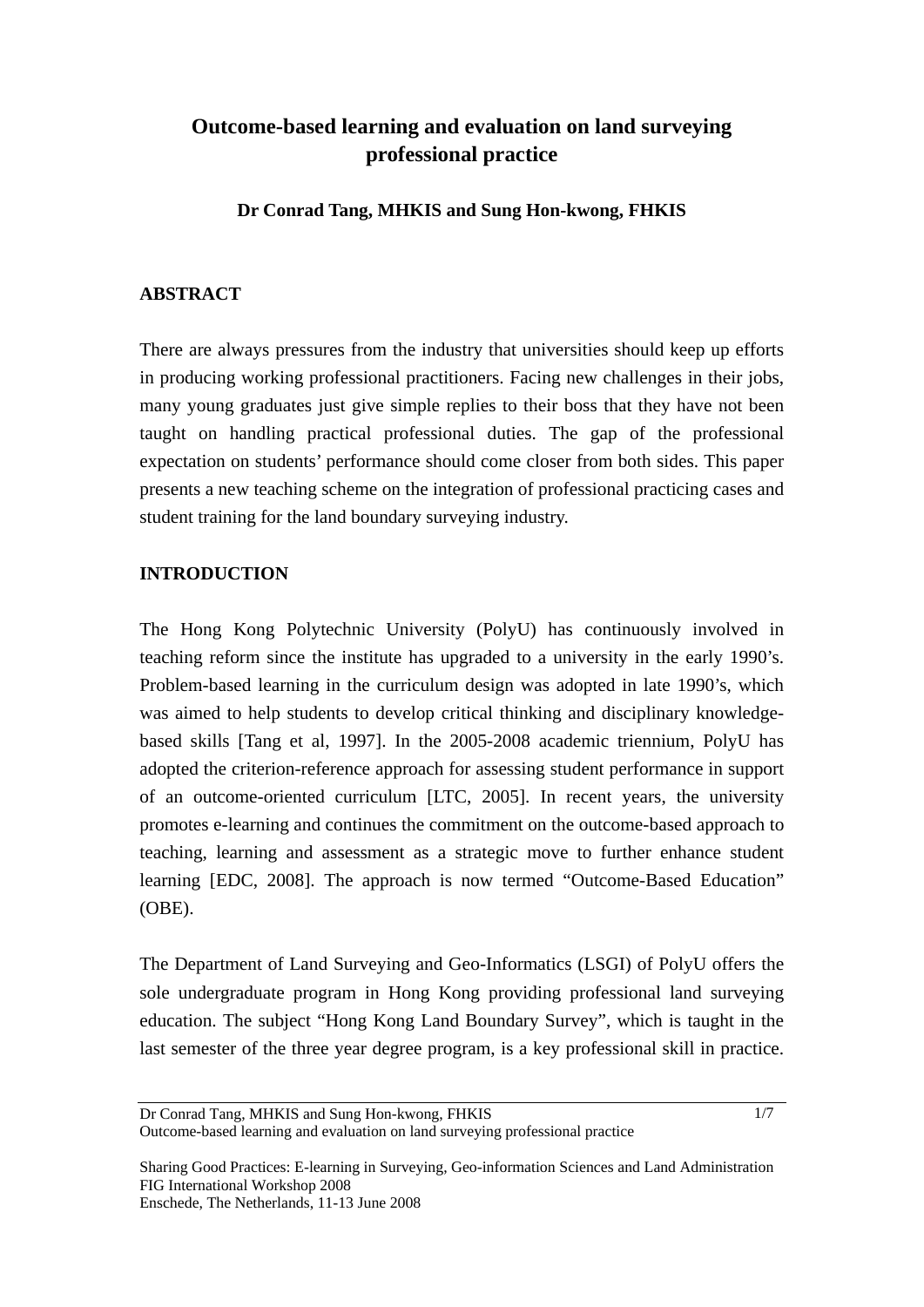It is also the main concern on the land surveying practitioners who employ the fresh graduates. Generally, employers expect the graduates to be capable of handling simple land boundary surveying task in the first couple of months and later in-charge of the boundary determination tasks. So far, LSGI received feedbacks that the graduates working in the land boundary sector needed "close supervision".

In the university, students' feedbacks are formally done by "Student Feedback Questionnaires". The land boundary survey subject continually received highly satisfactory feedbacks. It translates that the students are happy to see the subject results as compared to the efforts they have made. Quite a few students query that if the teaching method and course contents could be improved while the workload should not be increased.

# **E-LEARNING**

In 2006, a small project on the e-learning curriculum development for cadastral survey was implemented. The initial theme was the conversion of paper teaching materials to an electronic environment. Plans, survey information, documents, photos were changed to files and images accessible through internet (Figure 1). Other e-learning functions were tested including computer quiz facilities, assignment and project submission facilities, chat rooms and web references.

Students found the e-learning settings convenient but still they preferred traditional face-to-face communication. There are rooms for further development in this subject. For example, in each cadastral surveying case, an education-movie can be made to demonstrate lively the reconnaissance, data search in government offices, fieldwork, boundary determination considerations and products. It needs technical support and resources on the movie production of surveying cases. At this moment, we are only able to keep files, documents, pictures, plans and photos of a survey case in a folder. When the survey case is illustrated by narrators in edited film shooting, we shall then achieve a higher level of success in teaching professional land surveying practice by e-learning.

## **REQUESTS FOR CHANGE**

To raise the efficiency and enhance the effect of the teaching of professional skills, a new OBE curriculum design for land boundary surveying was launched in 2007. It is

2/7

Sharing Good Practices: E-learning in Surveying, Geo-information Sciences and Land Administration FIG International Workshop 2008 Enschede, The Netherlands, 11-13 June 2008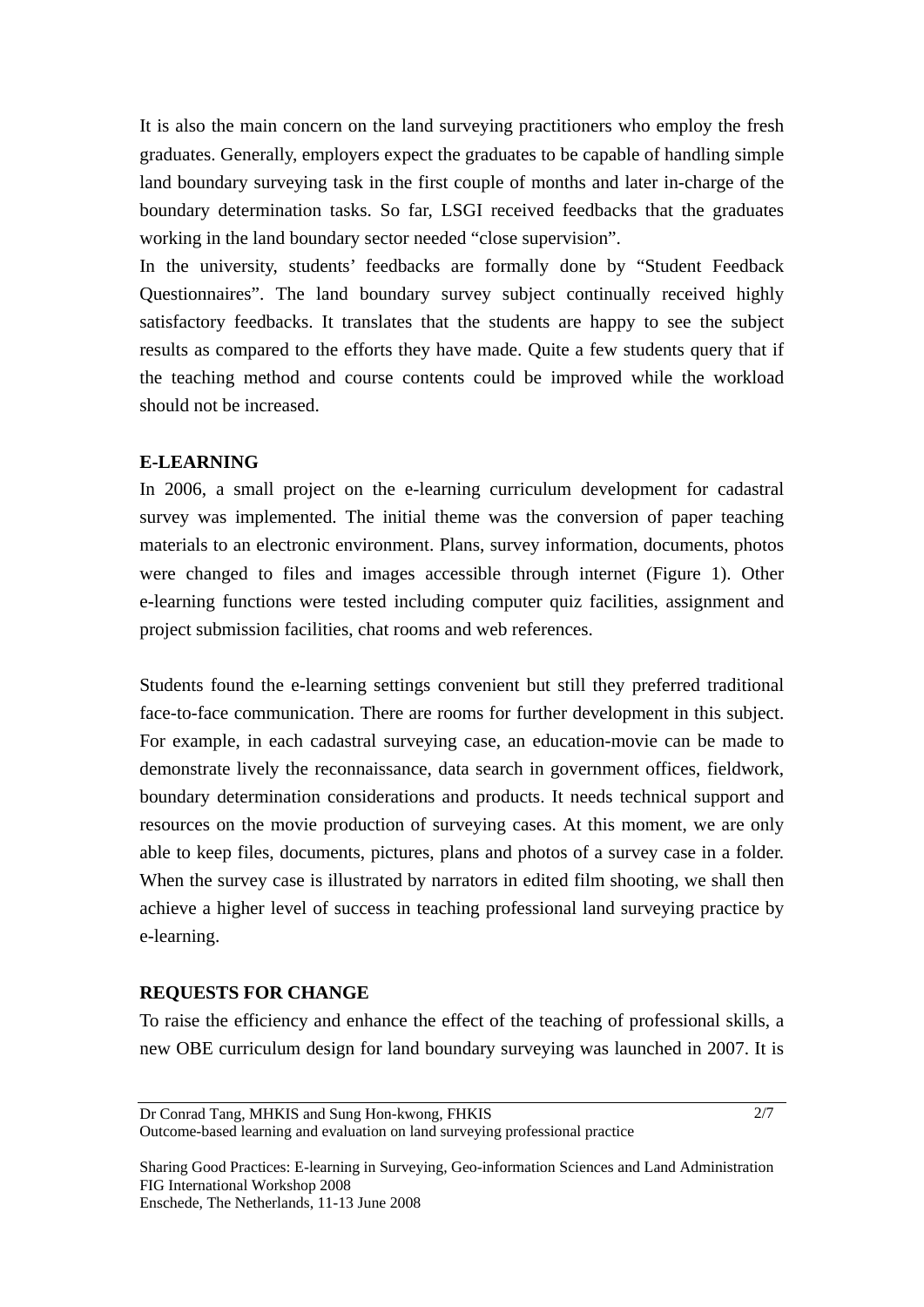declared in the subject syllabus that students, by taking and passing the subject, will be able to perform a land boundary surveying task conforming to the professional standard as described in the Code of Practice under the Land Survey Ordinance of Hong Kong.

Before the change of curriculum, the subject "Hong Kong Land Boundary Survey" was assessed under a norm-referenced assessment scheme. The assessment of a particular student was made by comparing with the performance of the rest of students in a class. In short, a grade is assigned to a student relatively to the performance of others in one cohort. The scheme worked well for years. Especially, in previous years when education opportunity was rare and precious, students admitted to a university normally presented a positive attitude in their studying life. Nonetheless, students admitted in recent years, although they had also gone through competitions in public examinations, as a whole, presented less stamina in excelling their performance. Professional practitioners have reflected concerns on the absolute standards that the norm-reference assessment system has achieved.

Another view on the less immediate performing capability of graduates is on the ever expanding knowledge base. To make sure students are exposed to world-class development of modern surveying technology, we continue upgrading new technological contents in the syllabus. New computer knowledge including database structure and java languages is not familiar with practicing land surveyors. So do the contents like aerial image processing and comparison, side scanning sonar imagery, InSAR monitoring or 3D GIS models. They represent today's technology. Students should have exposure to new developments. Yet, the cost is that there are less time for useful practical professional training in engineering and cadastral operations.

There is pressure from the university administration to produce preferred graduates; there is pressure from the industry, requesting not only text-book knowledge, but also immediate practical capability; and there is pressure from students as they also want to have workable skills immediate after graduation. Without re-allocating time and resource to the existing subjects, a new adoption of the Outcome-Based Education in the subject of Hong Kong Land Boundary Survey was implemented in 2007-2008 academic year.

Sharing Good Practices: E-learning in Surveying, Geo-information Sciences and Land Administration FIG International Workshop 2008 Enschede, The Netherlands, 11-13 June 2008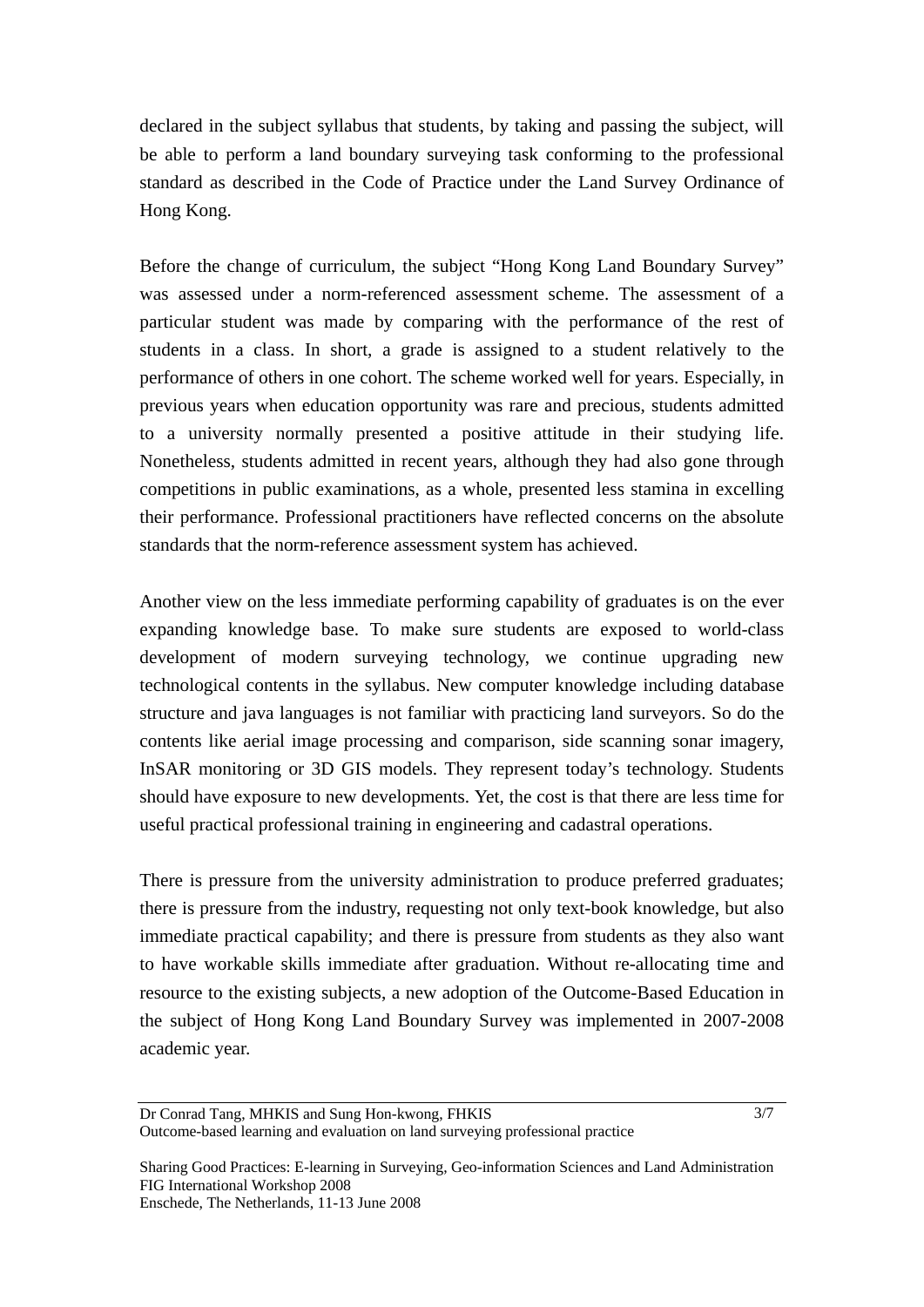The subject has 14 weeks of 2-hour lectures plus 2-hour laboratory work. In the old syllabus, the lecture covered the topics of early cadastral history of Hong Kong; developments of cadastral surveying system in recent decades; current government surveying operations; land information systems, cadastre and the Hong Kong cadastral system; Land Registry; land boundary records and evidence; boundary determination concept; private practice; survey law and improvement of survey system; survey case studies; court cases and expert witness; and revision before examination. The laboratory hours were surveying exercises done on campus.

## **NEW DESIGN UNDER OBE**

In the lecture contents of the new syllabus, the history, law, court cases and professional practicing information are introduced in 7 lectures, being half of the time in the old syllabus. In the new time slots, 4 land boundary determination cases are introduced and demonstrated by land surveyors from Authorized Land Surveyor (ALS) firms. By doing that, it works like a working process is repeated 4 times, albeit different cases they are processed under one professional principle.

In 3 weeks, students are asked to pick a survey project from a list of 6 cases and they are required to perform the survey from outset to the end, including information search, site reconnaissance, site survey explanation (survey data taken by the contributing surveying firm), re-establishment of boundary, survey plans and report production. In the end, students have to report their case, facing a professional interview board including members from the government, the private sector and the university. Figure 2a shows the ALS, Mr George Leung, talking to the landowner with a student holding a survey plan. Figure 2b shows the site explanation made by the ALS and Figure 2c shows the traffic means of the group – on bicycles.

#### **ASSESSMENT**

The new assessment weightings include: 1) survey computation and plans production – 40% and 2) survey project and professional interview - 60%. It can be seen that if the professional board is not satisfied with the standard of the project work and the answers to the questions from the interview, a student will have to try again next year.

Dr Conrad Tang, MHKIS and Sung Hon-kwong, FHKIS Outcome-based learning and evaluation on land surveying professional practice

Sharing Good Practices: E-learning in Surveying, Geo-information Sciences and Land Administration FIG International Workshop 2008 Enschede, The Netherlands, 11-13 June 2008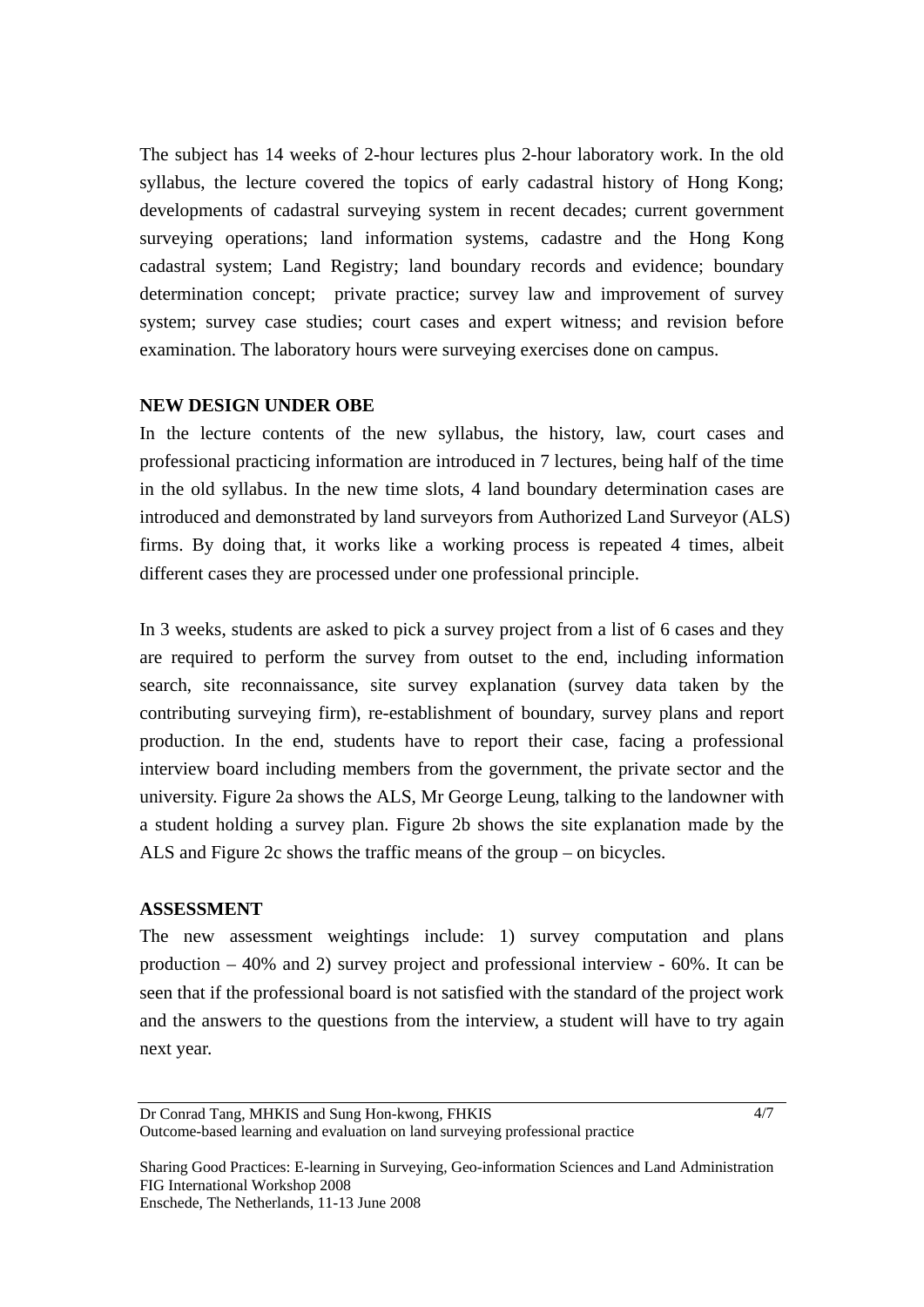The survey work in part 1 and the production of plans and report in part 2 are assessed upon the standards and requirements listed in the Code of Practice, currently version IV. Grades will be differentiated from full compliance to a level of unacceptable standard. Being the first trial on the grading of students' surveying plans and reports, grades of different examples will be available after this batch of first trial. At the moment, students have ample opportunities in consulting professionals in the industry as well as in the university.

#### **CONCLUSION**

No doubt that it is desirable to prepare students to be the "preferred graduates". This new application of the Outcome-Based Education model in teaching land surveying professional practice in boundary re-establishment is the common goal of our students, the university and the industry. By the case studying methods under the new curriculum, hopefully the spirit of a land boundary surveyor – careful in assessing available evidence and making appropriate decisions – is shown and transferred to the young future professionals.

Thanks to the contributing land surveying firms, Leung Shou Chun Land Surveying consultants Ltd and Gland Surveying, Planning & GIS Co Ltd, for offering cases for studying and assigning professional land surveyors to lecture and work with students. Thanks to the Survey and Mapping Office of Lands Department for sending professional staff in hosting the professional interviews. Indeed, without the participation from the land surveying industry and the Government, the implementation of this new teaching scheme will not be materialized.

Sharing Good Practices: E-learning in Surveying, Geo-information Sciences and Land Administration FIG International Workshop 2008 Enschede, The Netherlands, 11-13 June 2008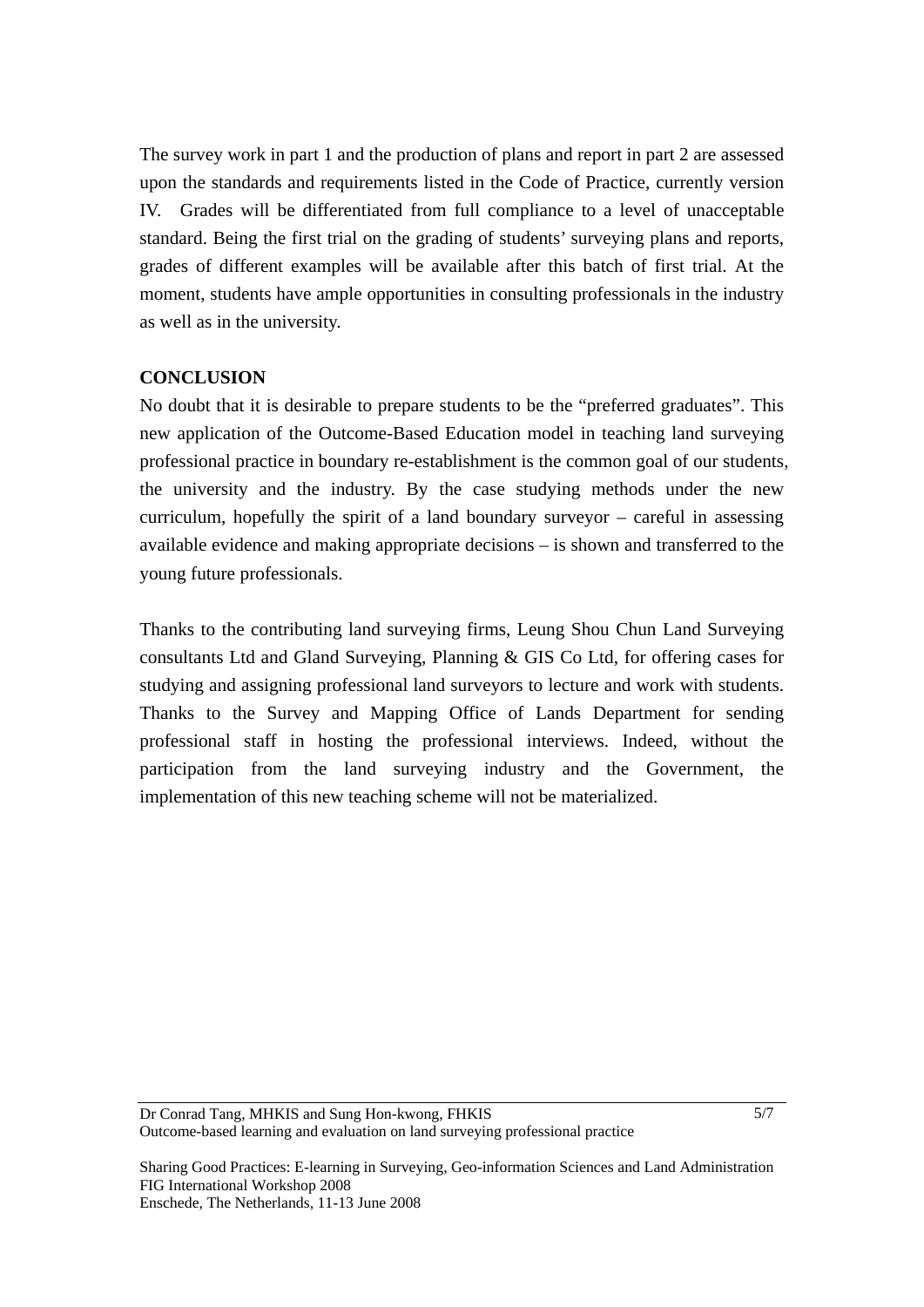**Subject Links** ÷. **251 UV** A<sub>II</sub> i a Hong Kong Land Boundary Survey  $(LSGI4311)$  $\circledcirc$ Cadastral Studies and Management  $(LSGI251)$ Cadastre and Land Management (LSGI4301) □ Add new link ick), Ming (University of New Brunswich), Phi<br>L. MIS/Australia), FHISHITES, MHKIS, RPS(LS) **KLADS Document Download** l. Click on the li **2. Right click the document and choose "Save Target as.." Discussion Board Announcements Supplement Links**   $\odot$  $\blacksquare$ **1. Click on the lin 1. Click on the link 2. Browse the**  .<br>**2. Type the topic of document in your**  nte adtents.<br>In Study 2: Upload D **the subject in computer Subject and the 3. Click "Save and 3. Click "Save and Close"**   $\blacksquare$  **Close"** 

Figure 1 e-learning of cadastral surveying subjects

Dr Conrad Tang, MHKIS and Sung Hon-kwong, FHKIS Outcome-based learning and evaluation on land surveying professional practice 6/7

Sharing Good Practices: E-learning in Surveying, Geo-information Sciences and Land Administration FIG International Workshop 2008 Enschede, The Netherlands, 11-13 June 2008